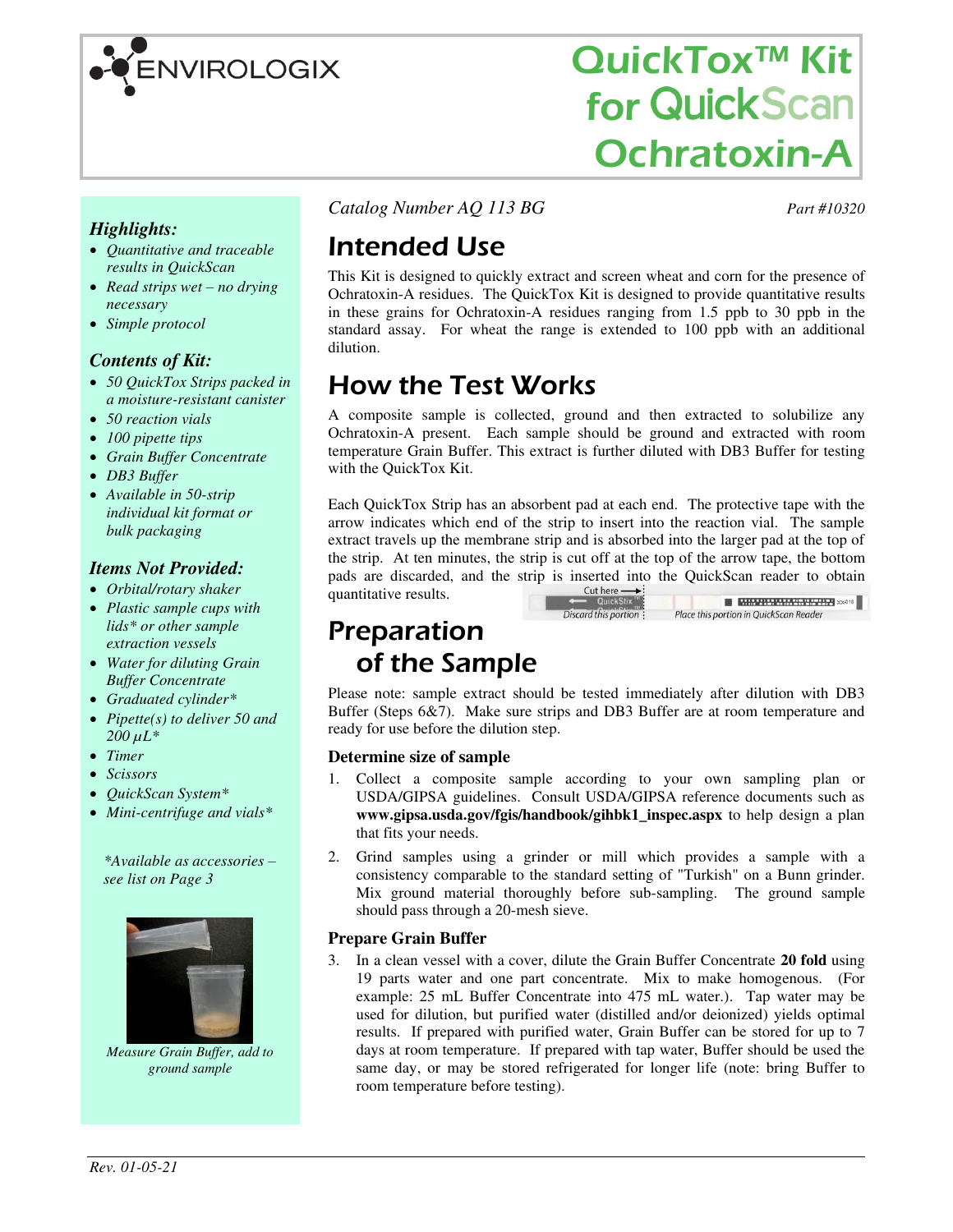

*Shake mechanically or by hand* 



*Remove a portion of extract to centrifuge tube and spin for 3 minutes at 2000 x* g



*Get a new tip, add Buffer to vial, discard tip. Get another new tip, add extract, mix well, discard tip.* 



*Place strip in vial Wait 10 minutes for results* 

#### **Extract sample with Grain Buffer**

- Weigh 20 to 50 grams of milled sample into a disposable sample cup with lid or other suitable container.
- 5. Calculate, measure and add Grain Buffer according to sample type:
	- **Wheat:** Add **five volumes** of room temperature Grain Buffer (5 mL per gram of sample, i.e. 20 grams, add 100 mL).
	- **Corn:** Add **four volumes** of room temperature Grain Buffer (4 mL per gram of sample, i.e. 20 grams, add 80mL).
- 6. Cap sample cup tightly and place on shaker at the highest speed, or shake vigorously by hand, for 30 seconds. Samples that are not thoroughly mixed may adversely affect test results due to incomplete extraction.
- 7. Immediately remove a portion of the sample and centrifuge it for 3 minutes at 2000 x *g* (not RPM). Consult centrifuge manual for *g* force calculation, and follow manufacturer's instructions for operation and balancing.

#### **Dilute sample with DB3 Buffer** (use 2 separate pipette tips)

- 8. With a **new** pipette tip, transfer 50 µL of DB3 Buffer into the reaction vial. Discard tip.
- 9. Using **another new** pipette tip, remove 200 µL from the centrifuged sample and add to the reaction vial containing the DB3 Buffer and mix well with pipette by stirring or drawing liquids up and down in the pipette tip. Discard pipette tip.

**NOTE:** Samples that are not thoroughly mixed and/or accurately pipetted will adversely affect test results. After adding the sample, the final volume in the reaction vial should be 250 µL. Do not reuse diluted samples. Always use a new reaction vial and two pipette tips for each sample, and discard vials and tips after use.

#### **For testing wheat samples at levels greater than 30 ppb:**

If after running and reading the test, the initial result is greater than 30 ppb ("> 30 ppb" on QuickScan), and further knowledge about the level of contamination is desired, wheat samples can be retested by further dilution of the sample extract.

- 1. In a separate tube (not provided), combine 1 mL of Grain Buffer and 200  $\mu$ L of the centrifuged sample. **Mix well**.
- 2. Using a calibrated pipette with a **new tip**, place 50 µL DB3 Buffer into a reaction vial.
- 3. With a fresh pipette tip, add  $200 \mu L$  of the newly diluted extract to the reaction vial containing Buffer. Mix thoroughly.
- 4. Follow the instructions under How to Run. Select 1:6 under the dilution tab on QuickScan Results Screen—the System will calculate and record the Ochratoxin-A level in diluted samples.

### How to Run the QuickTox Strip Test

- 1. Allow refrigerated canisters to come to room temperature before opening. Remove the QuickTox Strips to be used. Avoid bending the strips. Reseal the canister immediately.
- 2. Place the strip into the reaction vial containing the DB3 Buffer and sample extract. The arrow tape on the end of the strip should point into the reaction vial.
- 3. Sample extract will travel up the strip (flow may not be visible immediately this is expected and normal). Reaction vials will stand on their own.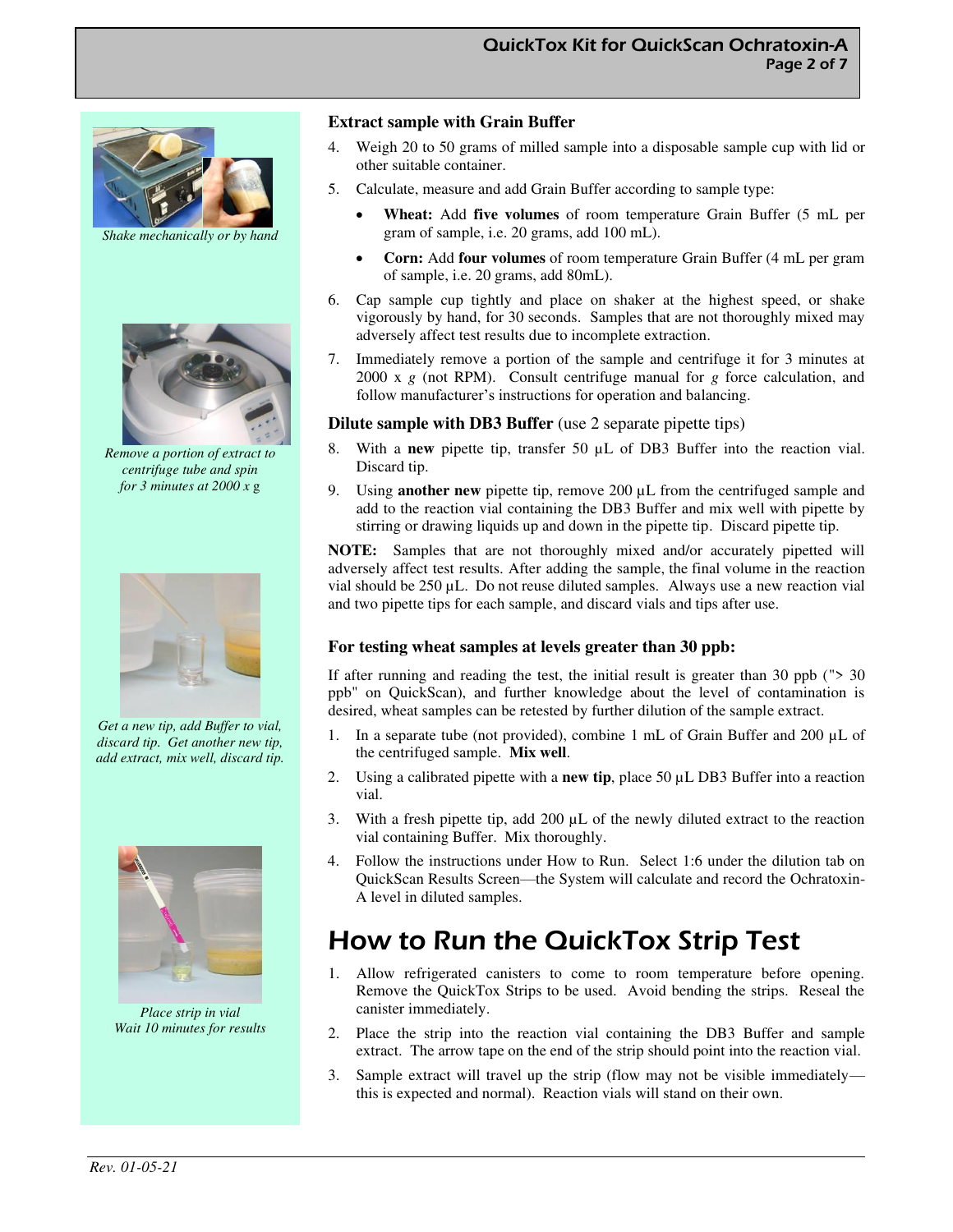

*Cut strip and place in QuickScan reader immediately no drying step!* 



*Place strip in QuickScan carrier* 

- QuickTox Kit for QuickScan Ochratoxin-A Page 3 of 7
- 4. Allow the strip to develop for **10** minutes. Immediately cut off and discard the bottom section of the strip covered by the arrow tape. Insert strip into the QuickScan reader for quantitation.

# Use of the QuickScan System

Detailed instructions for use of the QuickScan System are supplied with each unit, and can also be found at envirologix.com/quickscan. The lot-specific Multi-Matrix Barcode Card (MMBC) must be scanned into the system prior to testing. In summary, a strip is inserted into the reader and the strips are read by touching or clicking on the "Read Test" area of the screen. Results are then recorded in an electronic worksheet, allowing each user to report and track data easily.

Results are reported in the range of 1.5 to 30 ppb. Results less than 1.5 ppb are reported as "<LOD" (less than Limit of Detection) and results greater than 30 ppb are reported as "> 30 ppb." If quantification is desired above 30 ppb for wheat samples, a further dilution of the sample extract can be performed (see "For testing wheat samples at levels greater than 30 ppb" above).

# Kit Storage

This QuickTox Kit should be stored refrigerated. Note the shelf life on the kit box. Prolonged exposure to high temperatures may adversely affect the test results. Do not open the desiccated canister until ready to use the strips.

# Cross-reactivity

The following mycotoxins have been tested with this kit and no false positive results occurred at the 100 ppm level:

• Aflatoxin B1

- Deoxynivalenol (DON)
- Fumonisin B<sup>1</sup>
- Zearalenone

### Precautions and Notes

- Ochratoxin may be toxic and carcinogenic for humans. Avoid contact with skin and mucous membranes. Gloves, protective eyewear, and protective apparel should be worn. If exposure occurs, flush affected area with water. Liquids containing ochratoxins should be treated by the addition of bleach (add a minimum of 10% of the total volume for 10 minutes before disposal).
- This product is currently not applicable for use in testing any other grains.
- Pipettes lose calibration accuracy over time. Calibrate or replace pipettes at least annually.
- This assay is calibrated against reference samples supplied by Trilogy Analytical Laboratory, Washington, MO, and other vendors and associated HPLC data.
- As with all tests, it is recommended that results be confirmed by an alternative method when necessary.
- The assay has been optimized for use with the protocol provided in the kit. Deviation from this protocol may invalidate the results of the test. Proper and thorough mixing, along with accurate pipetting, are essential to accurate results.
- QuickScan has the capability of reporting results for diluted wheat samples up to 180 ppb. The assay has been validated for samples containing up to 100 ppb Ochratoxin-A.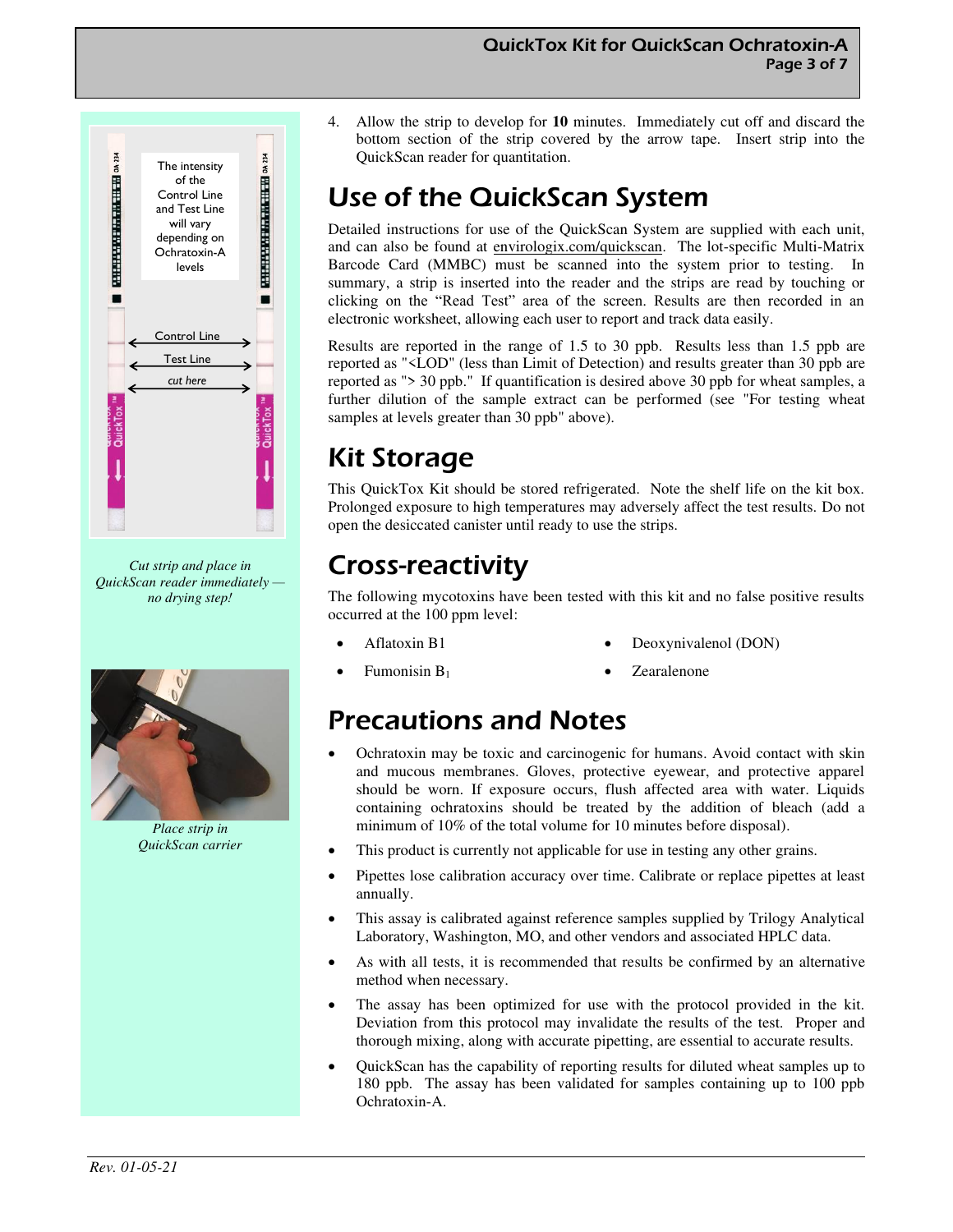



- The results generated through the proper use of this diagnostic tool reflect the condition of the working sample directly tested. Extrapolation as to the condition of the originating lot, from which the working sample was derived, should be based on sound sampling procedures and statistical calculations which address random sampling effects, non-random seed lot sampling effects and assay system uncertainty. A negative result obtained when properly testing the working sample does not necessarily mean the originating lot is entirely negative for the analyte or protein in question.
- Strips must be read wet promptly at ten minutes.
- Protect all components from hot or cold extremes of temperature when not in use. Do not leave in direct sunlight or in vehicle.
- For convenience, accessories can be ordered from EnviroLogix (see list, below).

### Accessories:

The following Accessories are available through EnviroLogix:





| Item |                                                                         | Catalog No.        | Part # |  |
|------|-------------------------------------------------------------------------|--------------------|--------|--|
|      | QuickScan™ System                                                       | <b>ACC 331</b>     | 12721  |  |
|      |                                                                         |                    |        |  |
|      | Sample cups with lids (50/package) ACC 012-50                           |                    | 11224  |  |
|      | Sample cups with lids (500/case) ACC 012-CS                             |                    | 10167  |  |
|      | for samples up to 30 g; larger samples require different mixing vessels |                    |        |  |
|      | Graduated cylinder (100 mL)                                             | <b>ACC 068</b>     | 11207  |  |
|      | MiniPet pipette $50 \mu L$                                              | ACC <sub>051</sub> | 11203  |  |
|      | MiniPet pipette 200 µL                                                  | <b>ACC 067</b>     | 11206  |  |
|      |                                                                         |                    |        |  |
|      | Microcentrifuge                                                         | <b>ACC 064 E</b>   | 11204  |  |
|      | Centrifugation Set:<br>Disposables for 50 tests                         | ACC <sub>010</sub> | 11214  |  |
|      |                                                                         |                    |        |  |

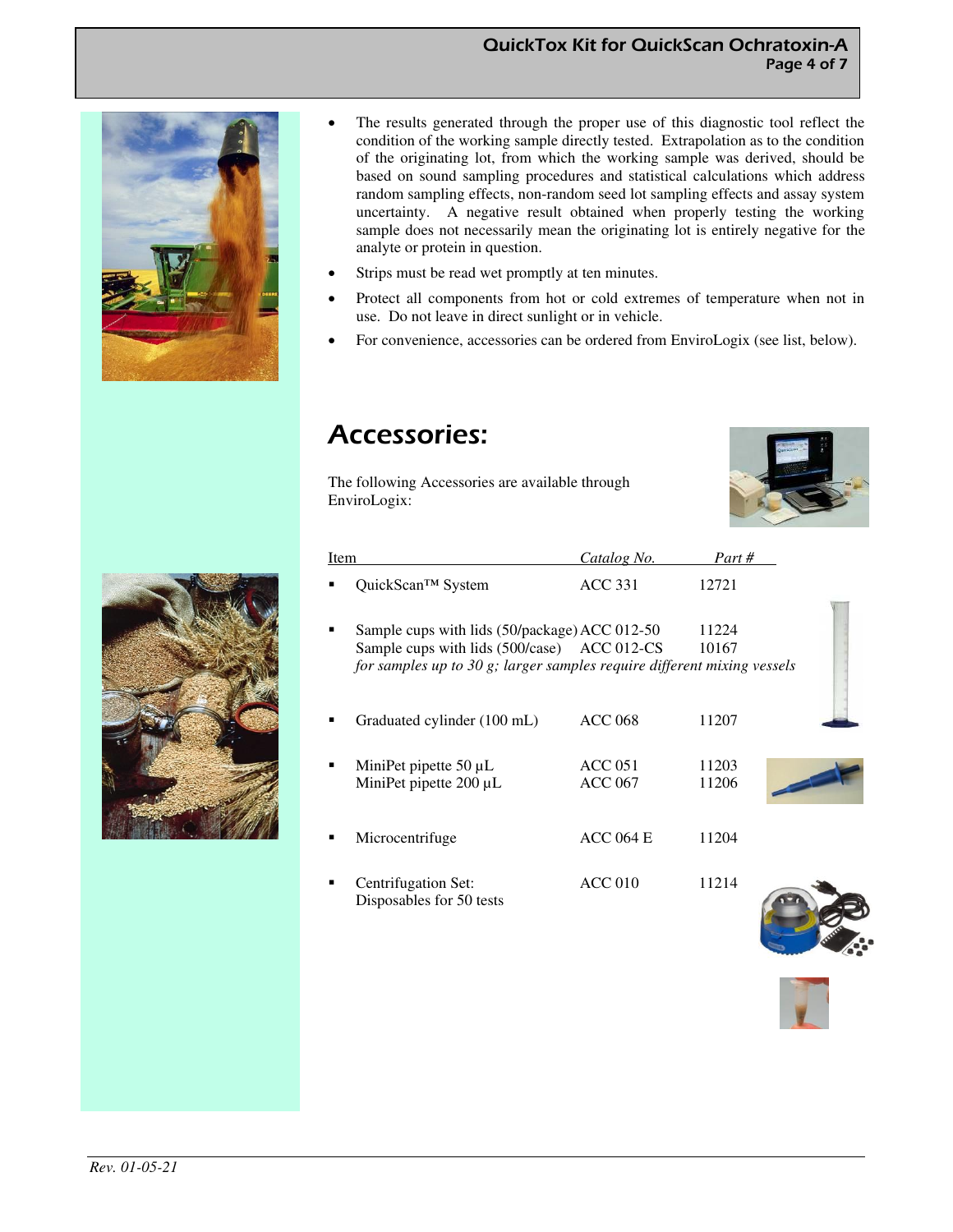

### For Technical Support Contact Us At:

**EnviroLogix**  500 Riverside Industrial Parkway Portland, ME 04103-1486 USA **Tel: (207) 797-0300 Toll Free: 866-408-4597 Fax: (207) 797-7533** 

*e-mail: info@envirologix.com*

*website:*  **www.envirologix.com** 



### LIMITED WARRANTY

EnviroLogix Inc. ("EnviroLogix") warrants the products sold hereunder ("the Products") against defects in materials and workmanship when used in accordance with the applicable instructions for a period not to extend beyond a product's printed expiration date. If the Products do not conform to this Limited Warranty and the customer notifies EnviroLogix in writing of such defects during the warranty period, including an offer by the customer to return the Products to EnviroLogix for evaluation, EnviroLogix will repair or replace, at its option, any product or part thereof that proves defective in materials or workmanship within the warranty period.

**ENVIROLOGIX MAKES NO OTHER WARRANTIES, EXPRESS OR IMPLIED, INCLUDING BUT NOT LIMITED TO ANY IMPLIED WARRANTIES OF MERCHANTABILITY OR FITNESS FOR A PARTICULAR PURPOSE.** The warranty provided herein and the data, specifications and descriptions of EnviroLogix products appearing in EnviroLogix published catalogues and product literature are EnviroLogix' sole representations concerning the Products and warranty. No other statements or representations, written or oral, by EnviroLogix' employees, agents or representatives, except written statements signed by a duly authorized officer of EnviroLogix Inc., are authorized; they should not be relied upon by the customer and are not a part of the contract of sale or of this warranty.

EnviroLogix does not warrant against damages or defects arising in shipping or handling, or out of accident or improper or abnormal use of the Products; against defects in products or components not manufactured by EnviroLogix, or against damages resulting from such non-EnviroLogix made products or components. EnviroLogix passes on to customer the warranty it received (if any) from the maker thereof of such non-EnviroLogix made products or components. This warranty also does not apply to Products to which changes or modifications have been made or attempted by persons other than pursuant to written authorization by EnviroLogix.

THIS WARRANTY IS EXCLUSIVE. The sole and exclusive obligation of EnviroLogix shall be to repair or replace the defective Products in the manner and for the period provided above. EnviroLogix shall not have any other obligation with respect to the Products or any part thereof, whether based on contract, tort, strict liability or otherwise. Under no circumstances, whether based on this Limited Warranty or otherwise, shall EnviroLogix be liable for incidental, special, or consequential damages.

This Limited Warranty states the entire obligation of EnviroLogix with respect to the Products. If any part of this Limited Warranty is determined to be void or illegal, the remainder shall remain in full force and effect.

### License

EnviroLogix has developed this kit using proprietary reagents.

*EnviroLogix, the EnviroLogix logo, QuickTox, and QuickScan are trademarks of EnviroLogix Inc.* 

© EnviroLogix 2021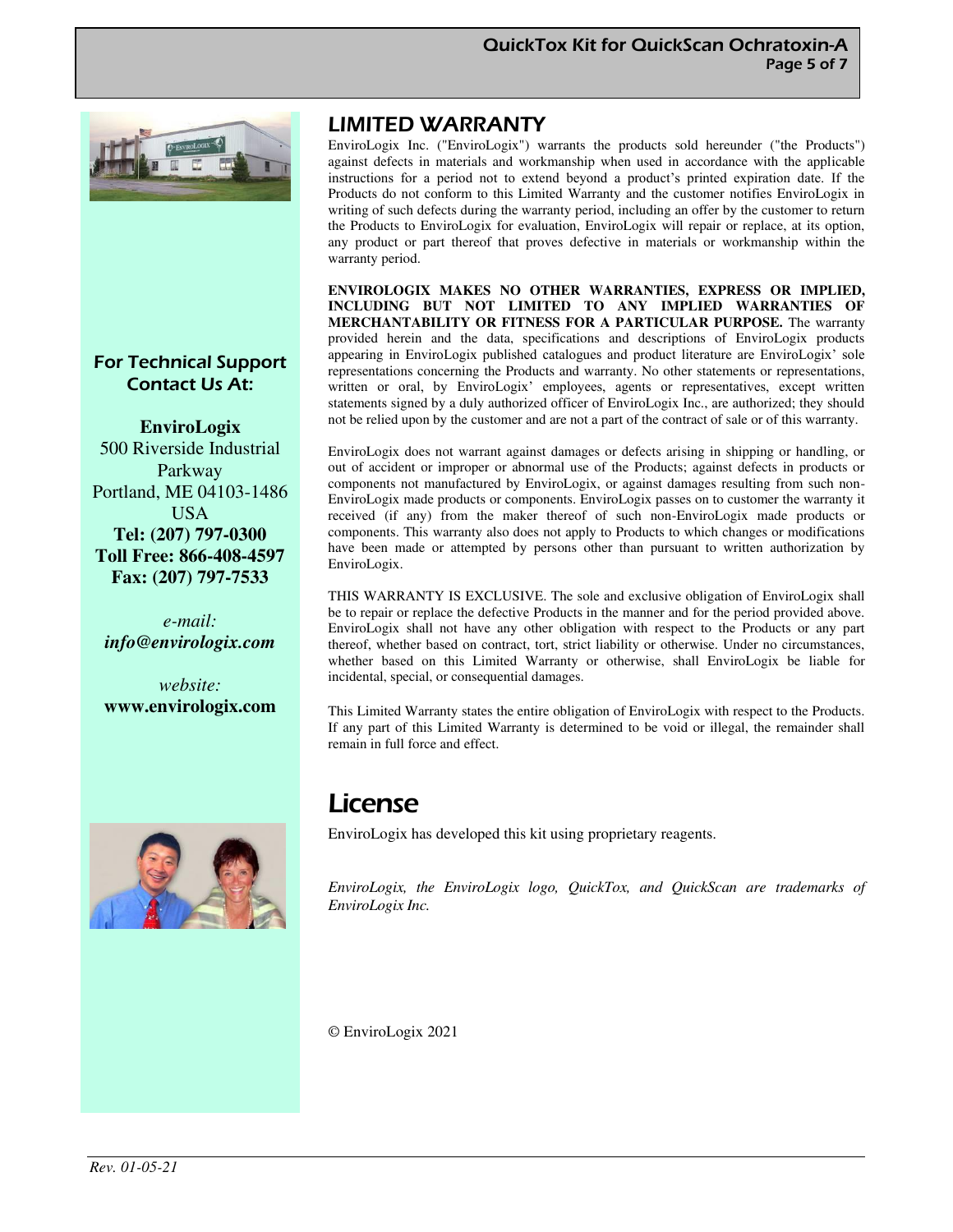QuickTox Kit for QuickScan Ochratoxin-A Page 6 of 7

| <b>ENVIROLOGIX</b>                                                                                                                                                                                                                                                              |                                                | Dated                                                                                                                                                                                                                                                                            | Revision nr.2<br>04/16/2019                                                                                                                             | ENVIROLOGIX                                                                                                                                                                                                                                                                                                                 | Revision nr.2<br>Dated<br>04/16/2019                                                                                                                                                                                                                                                                                                              |
|---------------------------------------------------------------------------------------------------------------------------------------------------------------------------------------------------------------------------------------------------------------------------------|------------------------------------------------|----------------------------------------------------------------------------------------------------------------------------------------------------------------------------------------------------------------------------------------------------------------------------------|---------------------------------------------------------------------------------------------------------------------------------------------------------|-----------------------------------------------------------------------------------------------------------------------------------------------------------------------------------------------------------------------------------------------------------------------------------------------------------------------------|---------------------------------------------------------------------------------------------------------------------------------------------------------------------------------------------------------------------------------------------------------------------------------------------------------------------------------------------------|
|                                                                                                                                                                                                                                                                                 | <b>Safety data sheet</b>                       |                                                                                                                                                                                                                                                                                  | Page n. 1/5                                                                                                                                             |                                                                                                                                                                                                                                                                                                                             | Page n. 2/5                                                                                                                                                                                                                                                                                                                                       |
|                                                                                                                                                                                                                                                                                 |                                                |                                                                                                                                                                                                                                                                                  |                                                                                                                                                         | SECTION 4. First aid measures.                                                                                                                                                                                                                                                                                              |                                                                                                                                                                                                                                                                                                                                                   |
| SECTION 1. Identification of the substance/mixture and of the company/undertaking<br>1.1 Product identifier                                                                                                                                                                     |                                                |                                                                                                                                                                                                                                                                                  |                                                                                                                                                         | 4.1 Description of first aid measures<br>After inhalation                                                                                                                                                                                                                                                                   | If inhaled, remove to fresh air. If not breathing, give artificial respiration.                                                                                                                                                                                                                                                                   |
| Trade name                                                                                                                                                                                                                                                                      | Extraction Buffer GEC 20X                      |                                                                                                                                                                                                                                                                                  |                                                                                                                                                         |                                                                                                                                                                                                                                                                                                                             | If breathing is difficult, give oxygen, Get medical attention immediately.                                                                                                                                                                                                                                                                        |
| Part number:                                                                                                                                                                                                                                                                    | 10556, 12124, (KR 033/004)                     |                                                                                                                                                                                                                                                                                  |                                                                                                                                                         |                                                                                                                                                                                                                                                                                                                             | Flush skin with water. Cover the irritated skin with an emollient. Remove<br>contaminated clothing and shoes. Cold water may be used. Wash clothing                                                                                                                                                                                               |
| Synonyms.                                                                                                                                                                                                                                                                       |                                                | Grain Extraction Concentrate 20X; Grain Buffer Concentrate 20X                                                                                                                                                                                                                   |                                                                                                                                                         |                                                                                                                                                                                                                                                                                                                             | before reuse.<br>Check for and remove any contact lenses. In case of contact, immediately                                                                                                                                                                                                                                                         |
|                                                                                                                                                                                                                                                                                 |                                                |                                                                                                                                                                                                                                                                                  |                                                                                                                                                         |                                                                                                                                                                                                                                                                                                                             | flush eyes with plenty of water for at least 15 minutes. Seek medical                                                                                                                                                                                                                                                                             |
| 1.2 Relevant identified uses of the<br>substance or mixture and uses<br>advised against application of the<br>Laboratory chemicals; kit component; not to be used for purposes other than those<br>substance / preparation :<br>soccified in product literature.                |                                                |                                                                                                                                                                                                                                                                                  |                                                                                                                                                         | attention if irritation develops.<br>Do NOT induce variiting unless directed to do so by medical personnel. I<br>large quantities of this material are swallowed, call a physician<br>immediately. Loosen tight clothing such as a collar, tie, belt or waistband<br>Never give anything by mouth to an unconscious person. |                                                                                                                                                                                                                                                                                                                                                   |
| 1.3 Details of the supplier of the<br>safety data sheet                                                                                                                                                                                                                         |                                                |                                                                                                                                                                                                                                                                                  |                                                                                                                                                         | 4.2 Most important symptoms and effects, both<br>acute and delayed:                                                                                                                                                                                                                                                         | May cause slight skin or cyc irritation                                                                                                                                                                                                                                                                                                           |
| Manufacturer/Supplier:                                                                                                                                                                                                                                                          | Portland ME 04103, USA<br>Tele: (207)-797-4300 | EnviroLogix Inc. 500 Riverside Industrial Pkwy.                                                                                                                                                                                                                                  |                                                                                                                                                         | 4.3 Recommendation of any immediate medical<br>Attention or special treatment needed:                                                                                                                                                                                                                                       | None                                                                                                                                                                                                                                                                                                                                              |
| 1.4 Emergency telephone number:                                                                                                                                                                                                                                                 | (207) 797-0300 Feehnical Service               |                                                                                                                                                                                                                                                                                  |                                                                                                                                                         | SECTION 5. Firefighting measures.<br>5.1 Extinguishing media:                                                                                                                                                                                                                                                               | Use extinguishing measures suitable for local circumstances and the                                                                                                                                                                                                                                                                               |
|                                                                                                                                                                                                                                                                                 |                                                |                                                                                                                                                                                                                                                                                  |                                                                                                                                                         |                                                                                                                                                                                                                                                                                                                             | surrounding environment                                                                                                                                                                                                                                                                                                                           |
| SECTION 2. Hazards identification.                                                                                                                                                                                                                                              |                                                |                                                                                                                                                                                                                                                                                  |                                                                                                                                                         | 5.2 Special hazards arising from the<br>substance or mixture :                                                                                                                                                                                                                                                              | None                                                                                                                                                                                                                                                                                                                                              |
| 2.1 Classification of the substance or                                                                                                                                                                                                                                          | <b>Hazard Classes</b>                          |                                                                                                                                                                                                                                                                                  | <b>Hazard Statements</b>                                                                                                                                | 5.3 Advice for firefighters:                                                                                                                                                                                                                                                                                                | Wear protective equipment suitable for fire conditions, including respiratory                                                                                                                                                                                                                                                                     |
| mixture                                                                                                                                                                                                                                                                         | Not Classified                                 | None                                                                                                                                                                                                                                                                             |                                                                                                                                                         |                                                                                                                                                                                                                                                                                                                             | protective gear.                                                                                                                                                                                                                                                                                                                                  |
| Classification according to OSHA<br>29CFR 1910.12006                                                                                                                                                                                                                            |                                                |                                                                                                                                                                                                                                                                                  |                                                                                                                                                         | SECTION 6. Accidental release measures.                                                                                                                                                                                                                                                                                     |                                                                                                                                                                                                                                                                                                                                                   |
| 2.2 Label elements<br>Labeling according to OSHA 29CFR<br>1910.1200                                                                                                                                                                                                             |                                                |                                                                                                                                                                                                                                                                                  |                                                                                                                                                         | 6.1 Personal precautions, protective<br>equipment and emergency procedures:                                                                                                                                                                                                                                                 | In the case of spilled mixture wear safety gloves to prevent skin contact. In t<br>case of a large spill, additional protection is recommended.                                                                                                                                                                                                   |
| Hazard pictograms:                                                                                                                                                                                                                                                              | Not required                                   |                                                                                                                                                                                                                                                                                  |                                                                                                                                                         | 6.2 Environmental precautions:                                                                                                                                                                                                                                                                                              | Do not discharge mixture to sewer system or waterways.                                                                                                                                                                                                                                                                                            |
| Signal word:                                                                                                                                                                                                                                                                    | None                                           |                                                                                                                                                                                                                                                                                  |                                                                                                                                                         | 6.3 Methods and material for containment                                                                                                                                                                                                                                                                                    |                                                                                                                                                                                                                                                                                                                                                   |
| Hazard statements                                                                                                                                                                                                                                                               | None                                           |                                                                                                                                                                                                                                                                                  |                                                                                                                                                         | and clean up:                                                                                                                                                                                                                                                                                                               | Absorb in paper towel and diseard in appropriate waste. Clean with water<br>afterwards                                                                                                                                                                                                                                                            |
| Procautionary statements:                                                                                                                                                                                                                                                       | Nenc                                           |                                                                                                                                                                                                                                                                                  |                                                                                                                                                         | 6.4 References to other sections:                                                                                                                                                                                                                                                                                           | For safe handling refer to Section 7; For information on PPE refer to Section                                                                                                                                                                                                                                                                     |
| 2.3 Other Hazards                                                                                                                                                                                                                                                               | Nene                                           |                                                                                                                                                                                                                                                                                  |                                                                                                                                                         |                                                                                                                                                                                                                                                                                                                             | For disposal information refer to Section 13.                                                                                                                                                                                                                                                                                                     |
| SECTION 3. Composition/information on ingredients.                                                                                                                                                                                                                              |                                                |                                                                                                                                                                                                                                                                                  |                                                                                                                                                         | SECTION 7. Handling and storage.<br>7.1 Precautions for safe handling:                                                                                                                                                                                                                                                      | Practice good chemical hygiene when handling. Avoid contact with eyes.<br>skin, and clothing                                                                                                                                                                                                                                                      |
| 3.2 Mixture<br>Ingredients                                                                                                                                                                                                                                                      | <b>CAS</b> Number<br><b>EC</b> Number          | Classification                                                                                                                                                                                                                                                                   | Concentration % w/w                                                                                                                                     | 7.2 Conditions for safe storage, including any                                                                                                                                                                                                                                                                              | Store kits in original packaging in well ventilated areas away from heat.                                                                                                                                                                                                                                                                         |
| Sodium<br>207-838-8<br>Carbonate                                                                                                                                                                                                                                                | 497-19-8                                       | Eye initation 2 (11319)                                                                                                                                                                                                                                                          | 3.1                                                                                                                                                     | incompatibilities:<br>7.3 Specific end use(s):                                                                                                                                                                                                                                                                              | Apart from those specified in Section 1.2, no other specific uses are stipulate                                                                                                                                                                                                                                                                   |
|                                                                                                                                                                                                                                                                                 |                                                |                                                                                                                                                                                                                                                                                  | Revision nr.2                                                                                                                                           |                                                                                                                                                                                                                                                                                                                             | Revision nr.2                                                                                                                                                                                                                                                                                                                                     |
| <b>ENVIROLOGIX</b><br>SECTION 8. Exposure controls/personal protection.<br><b>8.1 Control Parameters</b><br>Components with limit values that require<br>monitoring at the workplace:<br>8.2 Exposure controls<br>8.2.1 Engineering Controls:<br>8.2.2 Recommendations for PPE: |                                                | Dated<br>None<br>No specific recommendations, use in well ventilated areas<br>Safety glasses with side shields, goggles, Use equipment for<br>cyc protection tested and approved under appropriate<br>government standards such as NIOSH (US) or EN 166 (EU).<br>with chemicals. | 04/16/2019<br>Page n. 3/5<br>Eye and face protection regulations are described by OSHA (US<br>in 29CFR1910.133. Do not wear contact lenses when working | ENVIROLOGIX<br>SECTION 10. Stability and reactivity.<br>10.1 Reactivity:<br>10.2 Chemical Stability:<br>10.3 Possibility of hazardous reactions:<br>10.4 Canditions to avoid:<br>10.5 Incompatible materials:<br>10.6 Hazardous deconmosition products:                                                                     | Datod<br>04/16/2019<br>Page n. 4/5<br>No data available<br>Stable under normal temperatures and pressures.<br>Under normal conditions of storage and use, hazardous reactions will not occur.<br>No specific data<br>No Data Available<br>Under normal conditions of storage and use, hazardous decompositions products<br>should not be produced |
|                                                                                                                                                                                                                                                                                 |                                                |                                                                                                                                                                                                                                                                                  | Handle with gloves. Gloves must be inspected prior to use. Use<br>proper glove removal technique (without touching glove's outer                        | SECTION 11. Toxicological information.                                                                                                                                                                                                                                                                                      |                                                                                                                                                                                                                                                                                                                                                   |
|                                                                                                                                                                                                                                                                                 |                                                | surface) to avoid skin contact with this product. Dispose of<br>contaminated gloves after use in accordance with applicable                                                                                                                                                      |                                                                                                                                                         | The toxicological properties of this product have not been investigated                                                                                                                                                                                                                                                     |                                                                                                                                                                                                                                                                                                                                                   |
|                                                                                                                                                                                                                                                                                 |                                                | laws and good taboratory practices. Wash and dry hands,                                                                                                                                                                                                                          | The selected protective gloves have to safisfy the specifications                                                                                       | SECTION 12. Ecological information.                                                                                                                                                                                                                                                                                         |                                                                                                                                                                                                                                                                                                                                                   |
|                                                                                                                                                                                                                                                                                 |                                                | of EU Directive 89/686/EEC and the standard EN 374 derived<br>fion it.                                                                                                                                                                                                           |                                                                                                                                                         | 12.1 Toxicity                                                                                                                                                                                                                                                                                                               | No data available                                                                                                                                                                                                                                                                                                                                 |
|                                                                                                                                                                                                                                                                                 |                                                |                                                                                                                                                                                                                                                                                  |                                                                                                                                                         | 12.2 Persistence and degradability:                                                                                                                                                                                                                                                                                         | No Data Available                                                                                                                                                                                                                                                                                                                                 |
|                                                                                                                                                                                                                                                                                 |                                                | Appropriate respiratory protection should be determined<br>according to local conditions using risk analysis protocols.                                                                                                                                                          |                                                                                                                                                         |                                                                                                                                                                                                                                                                                                                             |                                                                                                                                                                                                                                                                                                                                                   |
|                                                                                                                                                                                                                                                                                 |                                                | be used as a backup to engineering controls. Always use                                                                                                                                                                                                                          | An approved disposable air purifying particulate respirator may                                                                                         | 12.3 Bio accumulative potential:                                                                                                                                                                                                                                                                                            | No Data Available                                                                                                                                                                                                                                                                                                                                 |
|                                                                                                                                                                                                                                                                                 |                                                | respirators and components tested and approved under-                                                                                                                                                                                                                            |                                                                                                                                                         | 12.4 Mobility in soil:                                                                                                                                                                                                                                                                                                      | No Data Available                                                                                                                                                                                                                                                                                                                                 |
|                                                                                                                                                                                                                                                                                 |                                                | appropriate government standards such as NIOSH (US) or<br>CEN (EU).                                                                                                                                                                                                              |                                                                                                                                                         | 12.5 Results of PBT and vPvB                                                                                                                                                                                                                                                                                                | Not Carried Out                                                                                                                                                                                                                                                                                                                                   |
| 8.2.3 Environmental Controls:                                                                                                                                                                                                                                                   |                                                | Contain spills, do not release to the environment.                                                                                                                                                                                                                               |                                                                                                                                                         | assessment:<br>12.6 Other adverse effects:                                                                                                                                                                                                                                                                                  | No Data Available                                                                                                                                                                                                                                                                                                                                 |
| SECTION 9. Physical and chemical properties.                                                                                                                                                                                                                                    |                                                |                                                                                                                                                                                                                                                                                  |                                                                                                                                                         | SECTION 13. Disposal considerations.                                                                                                                                                                                                                                                                                        |                                                                                                                                                                                                                                                                                                                                                   |
| 9.1 Information on basic physical and<br>chemical properties:                                                                                                                                                                                                                   |                                                |                                                                                                                                                                                                                                                                                  |                                                                                                                                                         |                                                                                                                                                                                                                                                                                                                             |                                                                                                                                                                                                                                                                                                                                                   |
| a) Appearance:<br>b) Odor:                                                                                                                                                                                                                                                      |                                                | None                                                                                                                                                                                                                                                                             | Clear liquid, colorless to slight yellow.                                                                                                               | Hand over to hazardous waste disposers.                                                                                                                                                                                                                                                                                     |                                                                                                                                                                                                                                                                                                                                                   |
| c) Odor Threshold:                                                                                                                                                                                                                                                              |                                                | No Data Available<br>9.6                                                                                                                                                                                                                                                         |                                                                                                                                                         | is listed in 40 CFR part 261.3; follow European Directive on waste, 2008/98/EC.                                                                                                                                                                                                                                             | Follow federal, state and local regulations for waste control regulations. US EPA guidelines for waste classification determination                                                                                                                                                                                                               |
| (f) (h)<br>c) Melting point/freezing point:                                                                                                                                                                                                                                     |                                                | No Data Available<br>No Data Available.                                                                                                                                                                                                                                          |                                                                                                                                                         |                                                                                                                                                                                                                                                                                                                             |                                                                                                                                                                                                                                                                                                                                                   |
| f) Boiling point/Boiling range:                                                                                                                                                                                                                                                 |                                                | Not Data Available.                                                                                                                                                                                                                                                              |                                                                                                                                                         | SECTION 14. Transport information.                                                                                                                                                                                                                                                                                          |                                                                                                                                                                                                                                                                                                                                                   |
| g) Flash point:<br>h) Evaporation rate:                                                                                                                                                                                                                                         |                                                | No Data Available<br>Not Data Available                                                                                                                                                                                                                                          |                                                                                                                                                         |                                                                                                                                                                                                                                                                                                                             |                                                                                                                                                                                                                                                                                                                                                   |
| i) Flammability (solid, gaseous):<br>j) Upper/lower flammability or explosive                                                                                                                                                                                                   |                                                | No Data Available                                                                                                                                                                                                                                                                |                                                                                                                                                         | 14.1 UN-Number:                                                                                                                                                                                                                                                                                                             | Non-regulated, non-hazardous for transport                                                                                                                                                                                                                                                                                                        |
| limits:                                                                                                                                                                                                                                                                         |                                                | No Data Available                                                                                                                                                                                                                                                                |                                                                                                                                                         | 14.2 UN proper shipping name:                                                                                                                                                                                                                                                                                               | Non-regulated, non-hazardous for transport                                                                                                                                                                                                                                                                                                        |
| k) Vapor pressure:<br>1) Vapor density                                                                                                                                                                                                                                          |                                                | No Data Available<br>No Data Available                                                                                                                                                                                                                                           |                                                                                                                                                         | 14.3 Transport hazard class(es):<br>14.4 Packing group:                                                                                                                                                                                                                                                                     | Non-regulated, non-hazardous for transport<br>Non-regulated, non-hazardous for transport                                                                                                                                                                                                                                                          |
| m) Relative density:<br>n) Solubility(ics):                                                                                                                                                                                                                                     |                                                | No Data Available                                                                                                                                                                                                                                                                | Fully miscible, water,                                                                                                                                  | 14.5 Environmental hazards:                                                                                                                                                                                                                                                                                                 | None                                                                                                                                                                                                                                                                                                                                              |
| o) Partition Coefficient; n-Octanol/water;                                                                                                                                                                                                                                      |                                                | No Data Available                                                                                                                                                                                                                                                                |                                                                                                                                                         | 14.6 Special precautions for user:                                                                                                                                                                                                                                                                                          | None                                                                                                                                                                                                                                                                                                                                              |
| p) Auto-ignition temperature:<br>q) Decomposition temperature:                                                                                                                                                                                                                  |                                                | No Data Available<br>No Data Available                                                                                                                                                                                                                                           |                                                                                                                                                         | 14.7 Transport in bulk according to Annex II of                                                                                                                                                                                                                                                                             |                                                                                                                                                                                                                                                                                                                                                   |
| r) Viscosity:                                                                                                                                                                                                                                                                   |                                                | No Data Available.                                                                                                                                                                                                                                                               |                                                                                                                                                         | MARPOL 73/78 and the IBC Code:                                                                                                                                                                                                                                                                                              | Not applicable                                                                                                                                                                                                                                                                                                                                    |
| s) Explosive properties:<br>t) Oxidizing properties:                                                                                                                                                                                                                            |                                                | No Data Available                                                                                                                                                                                                                                                                |                                                                                                                                                         |                                                                                                                                                                                                                                                                                                                             |                                                                                                                                                                                                                                                                                                                                                   |
| 9.2 Other information:<br>SDS: GEC X 20                                                                                                                                                                                                                                         |                                                |                                                                                                                                                                                                                                                                                  | No further relevant information available.                                                                                                              | SDS: GEC X 20                                                                                                                                                                                                                                                                                                               |                                                                                                                                                                                                                                                                                                                                                   |